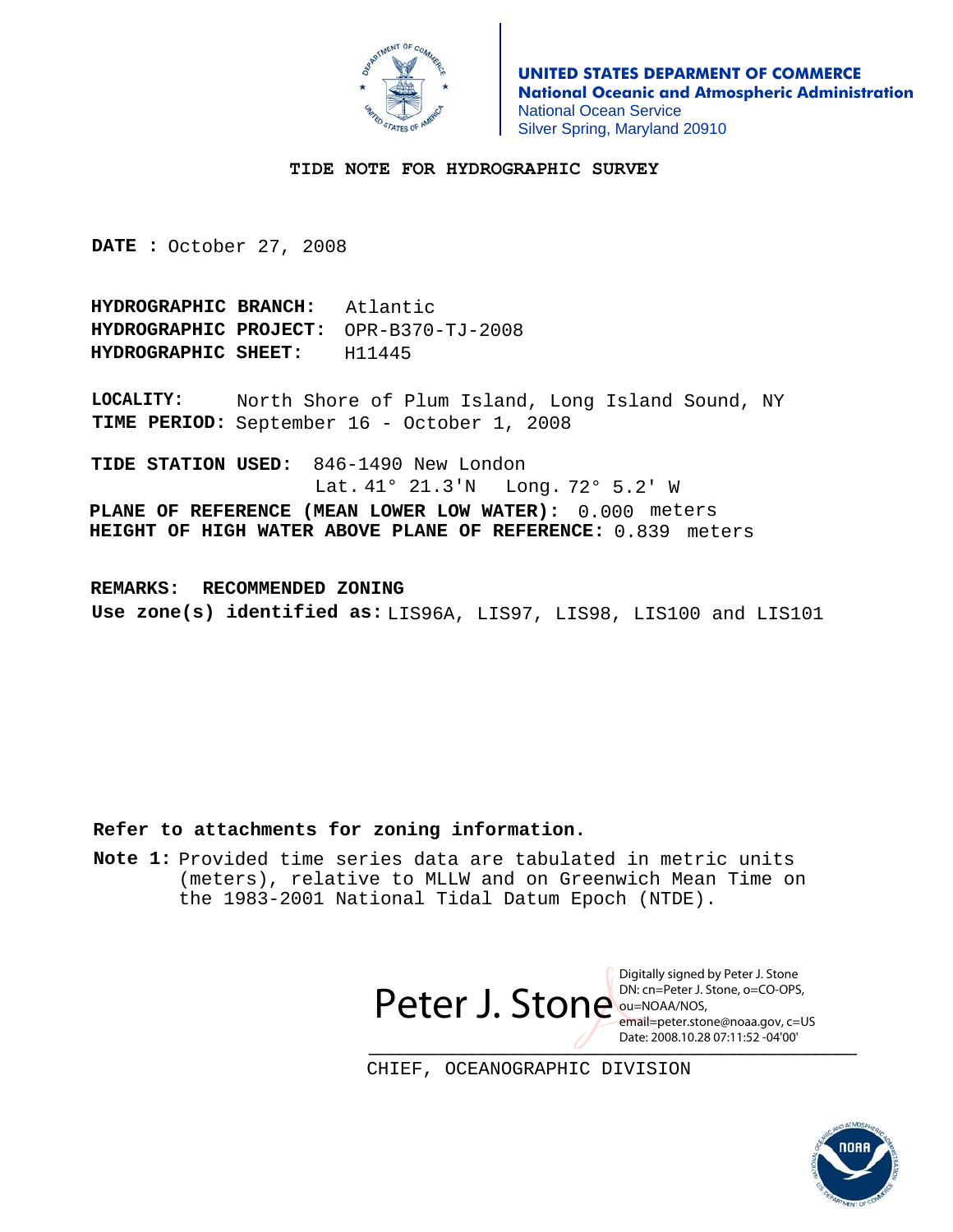### **Appendix II**

### **Survey Features Report**

#### **1. Charted Features**

#### **2. Uncharted Features**

 **-n/a** 

#### **3. AWOIS Items**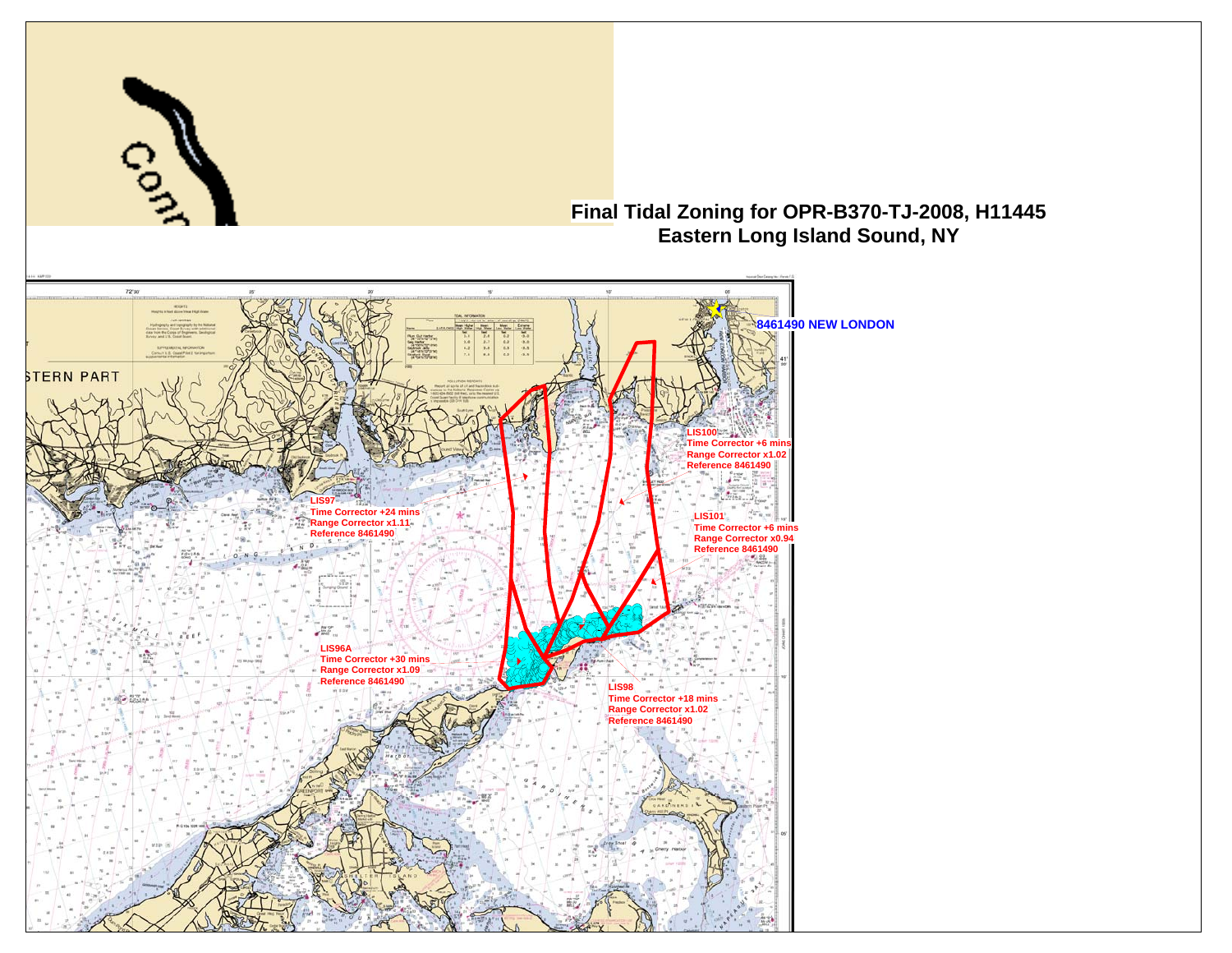# **Appendix III**

## **Progress Sketch**